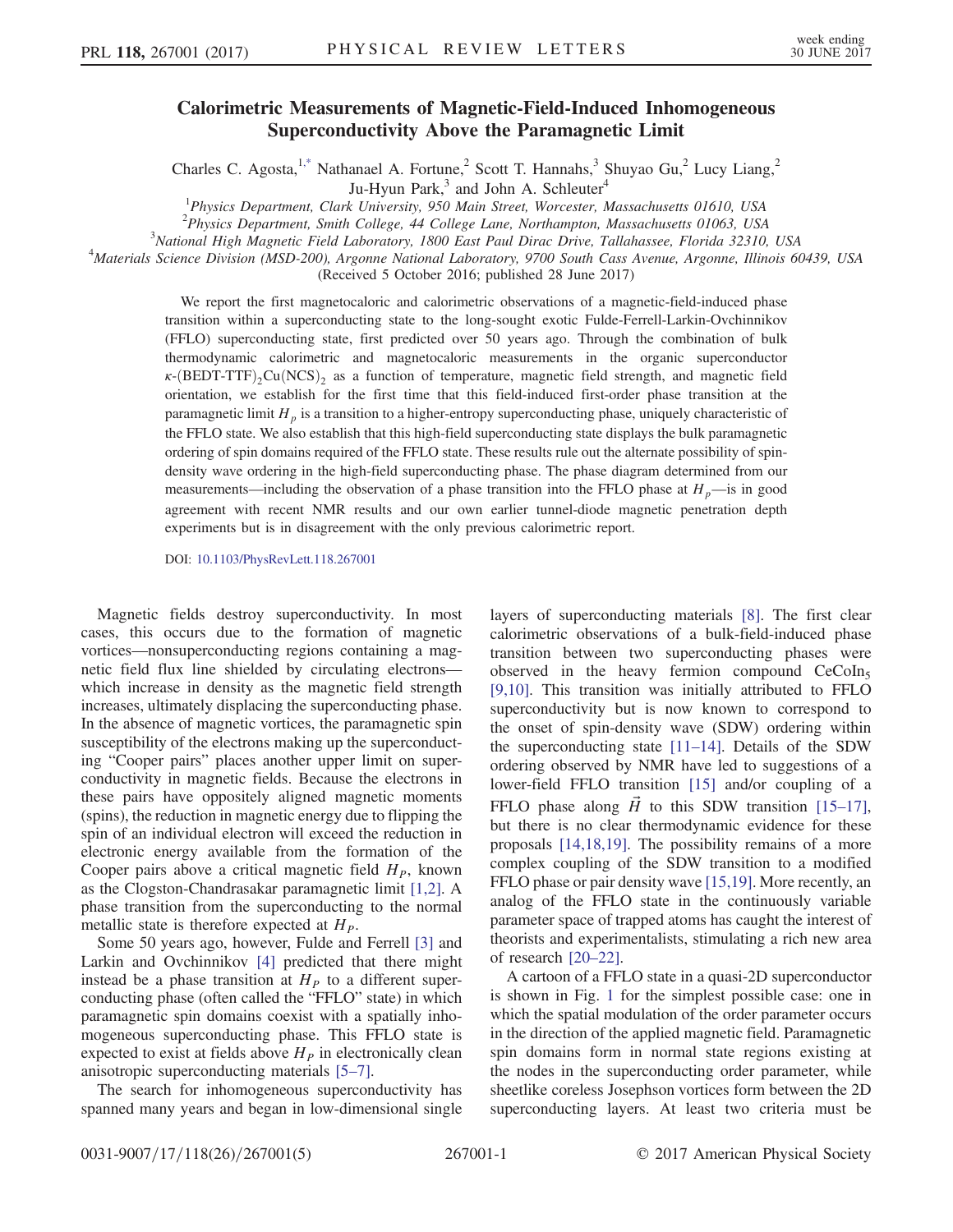<span id="page-1-0"></span>

FIG. 1. Cartoon of the FFLO state showing the nodes in the order parameter as horizontal planes where we estimate the spin polarization to be  $\approx$ 10% at 25 T in the low temperature limit. The red arrows represent the net spin polarization. Although the diagram is schematic, all of the lengths are to scale; small boxes represent the unit cells of  $\kappa$ -(BEDT-TTF)<sub>2</sub>Cu(NCS)<sub>2</sub>, yellow slabs represent the least-conducting layers of the crystal, and red rectangles represent Josephson coreless vortices at about the right distance apart in a 25 T field. Full height of the crystal is  $\approx$ 20nm.

satisfied to create this inhomogeneous superconducting state. The first is the suppression or exclusion of vortices as vortices normally destroy superconductivity at magnetic fields lower than the  $H<sub>p</sub>$  limit. The second criteria is that the materials need to be sufficiently electronically clean for a coherent superconducting wave function to persist over distances on the order of the FFLO wave vector (corresponding to the distance between the nodes in Fig. [1](#page-1-0)).

Quasi-2D layered organic superconductors should, therefore, be perfect candidates for forming a FFLO state: they have long electronic mean free paths, as shown by large quantum oscillations [\[23\],](#page-4-11) and they are highly two dimensional, so the vortices can be confined to the leastconducting layers [\[24\].](#page-4-12) As a consequence, the vortices become Josephson coupled [\[25\]](#page-4-13) and only weakly interact with the superconducting layers [\[26\]](#page-4-14). Phase diagrams suggesting the existence of a higher-field superconducting phase in  $\kappa$ -(BEDT-TTF)<sub>2</sub>Cu(NCS)<sub>2</sub> (T<sub>c</sub> of 9.5 K) and other superconductors have been established using rf penetration depth [\[27\]](#page-4-15), tunnel diode oscillator (TDO) rf penetration depth [\[24,28](#page-4-12)–30], resistivity [\[31\],](#page-4-16) thermal conductivity [\[32\],](#page-4-17) heat capacity [\[33\],](#page-4-18) torque magnetometry [\[31,34\]](#page-4-16), and NMR [\[35,36\]](#page-4-19), but the claimed location, slope, and curvature of the phase boundary between the two superconducting states varies dramatically.

In this Letter, we report results of magnetic-fielddependent heat capacity and magnetocaloric effect measurements as a function of field strength, direction, and temperature between 0.15 and 4.2 K. The heat capacity measurements allow us to discern the locations of the phase boundaries and determine the order of the transitions. The magnetocaloric effect measurements allow us to infer whether a phase is paramagnetic, diamagnetic, or fully polarized and, for first-order transitions, observe the sign of the change in entropy at the transition.

To carry out these measurements, we have made use of a recently developed rotatable calorimeter [\[18\],](#page-4-20) designed for use in the portable dilution refrigerator and 32-mm bore high-field resistive magnets at the National High Magnetic Field Laboratory DC field facility. The calorimeter fits into a top-loading single-axis probe [\[37\],](#page-4-21) capable of 360° rotation at base temperature, with a resolution of 0.02°. The sample is weakly thermally linked to a temperaturecontrolled platform inside the vacuum calorimeter, which is, in turn, weakly linked to the cryogenic mixture. When inserted into a dilution refrigerator, measurements can be made from 100 mK to 10 K during a single experiment. The heat capacity was measured as a function of the magnetic field for a series of fixed temperatures and field orientations using an ac calorimetric method [\[38\]](#page-4-22) after corrections for the magnetic-field dependence of the resistive thermometers [\[39\].](#page-4-23) The sample layers were oriented parallel to the applied magnetic field to within 0.1° through the calorimetric determination of  $H_{c2}(\theta)$ .

Figure [2](#page-1-1) shows the measured magnetic-field-dependent heat capacity between 15 and 32 T in the low temperature limit for an applied field parallel to the conducting layers. The results reveal the presence of a hysteretic and, therefore, first-order phase transition between two different superconducting states at  $H \approx H_p = 20.7$  T, followed by a phase transition to the normal nonsuperconducting state at a temperature-dependent field  $H_{c2}(T)$ . In addition, we note that this transition to a high-field superconducting state is strongly angle dependent, disappearing for angles  $\theta \geq 1^{\circ}$ , as shown in Fig. [3.](#page-2-0) The rapid disappearance of the

<span id="page-1-1"></span>

FIG. 2. Magnetic-field-induced change (solid—up, dotted down) in the specific heat of  $\kappa$ -(BEDT-TTF)<sub>2</sub>Cu(NCS)<sub>2</sub> (scaled by temperature) for magnetic fields parallel to the superconducting planes ( $\theta = 0$ ). For ease of comparison,  $\Delta C_p/T$  is set equal to zero in the normal nonsuperconducting state  $(H > H<sub>c2</sub>)$ . We observe a first-order phase transition between two different superconducting states at  $H \approx H_p = 20.7$  T, followed by a transition to the normal state at a temperature-dependent field  $H_{c2}(T)$ . Arrows represent  $H_{c2}$  for 0.18 and 2.03 K.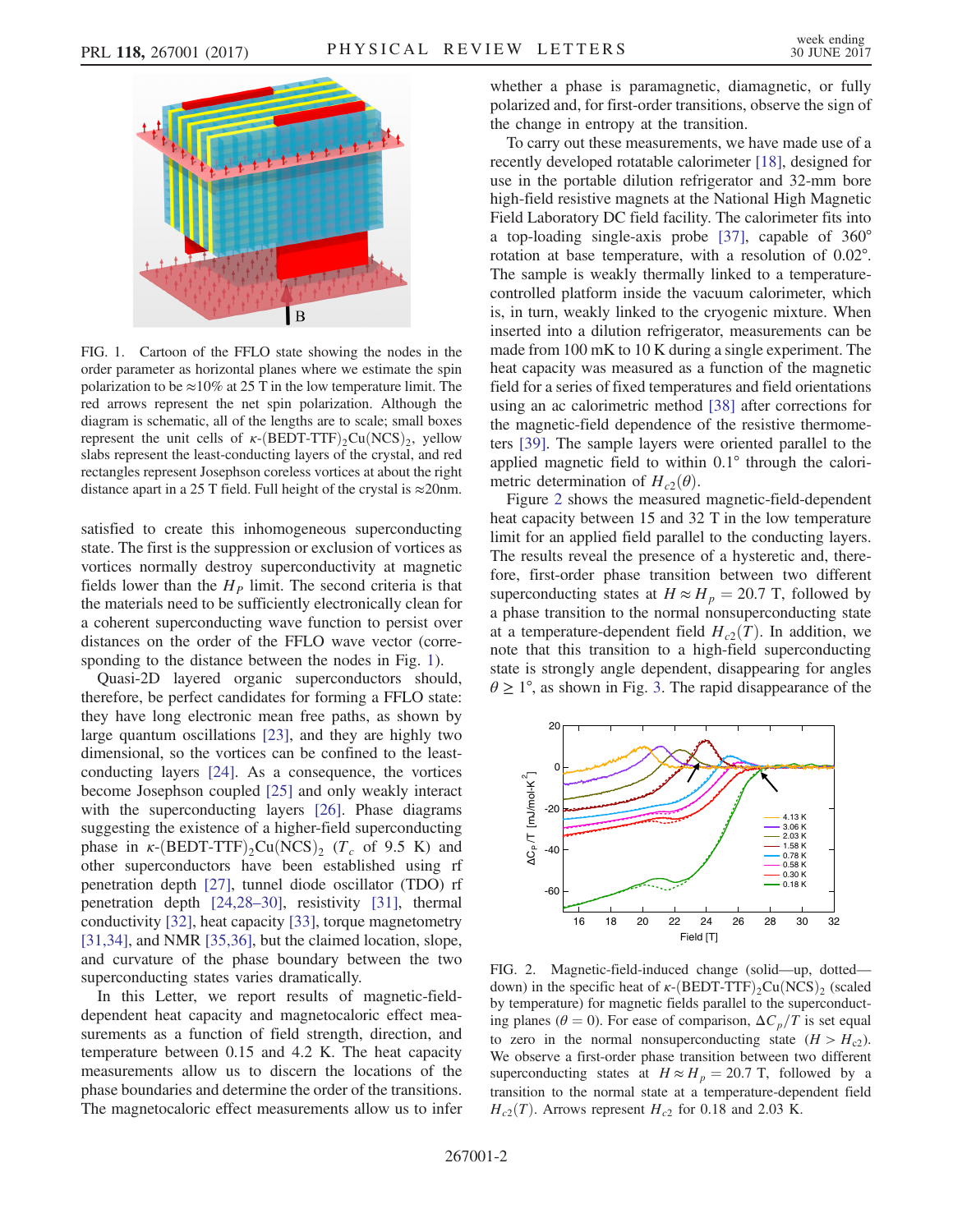<span id="page-2-0"></span>

FIG. 3. Evolution of the heat capacity sweeps as a function of the angle at 0.3 K, with the plane parallel  $\theta = 0$  orientation shown in black at the bottom. The bump at 21 T, marking the transition at  $H_p$  at 0°, is gone by 0.7° and is replaced by the beginning of the  $H_{c2}$  transition by 1.6°, consistent with expectation for 2D FFLO superconductivity.

transition at  $H<sub>P</sub>$  as the sample is rotated away from the field; parallel orientation is as expected for an FFLO transition in a 2D superconductor since such a phase would readily be destroyed by spin-orbit scattering once the sample is tilted enough for Abrikosov vortices to begin to penetrate the superconducting planes.

The overall increase in specific heat with an increasing applied field is expected because the magnetic field is breaking Cooper pairs (and when in the FFLO phase, creating paramagnetic spin domains), thereby increasing the number of quasiparticles that can carry entropy. The steep upward curvature to the field dependence of  $C_p(H)$ that arises at high fields within the superconducting state is characteristic of strongly Pauli-paramagnetic superconducting materials [\[40,41\]](#page-4-24). At higher temperatures, we observe a broad peak in the specific heat  $C_p(H)|_T$  due to the transition from the high-field superconducting to normal state at  $H_{c2}(T)$ . At lower temperatures, however, the peak diminishes in height, disappearing by 0.3 K. For consistency, we therefore take  $H_{c2}(T)$  to correspond to the inflection point between the normal and superconducting state, as shown by arrows in Fig. [2](#page-1-1).

The superconducting phase diagram thus determined from our calorimetric measurements is shown in Fig. [4.](#page-2-1) For comparison, we also include data points from earlier NMR [\[35,36\]](#page-4-19), rf penetration depth [\[24\]](#page-4-12), and specific heat measurements [\[33\]](#page-4-18). Our  $H_{c2}(T)$  phase boundary is in agreement with previous measurements. The location and curvature of our phase boundary between the lowfield superconducting states and suggested FFLO state at  $H<sub>P</sub>$  is in good experimental agreement with our earlier tunnel diode oscillator (TDO) rf penetration measurements [\[24\]](#page-4-12) and NMR [\[35,36\]](#page-4-19) but in strong disagreement with

<span id="page-2-1"></span>

FIG. 4. Phase diagram of  $\kappa$ -(BEDT-TTF)<sub>2</sub>Cu(NCS)<sub>2</sub> for the parallel magnetic field ( $\theta = 0$ ). Solid black circles represent our calorimetric observations of the phase transitions between the lower- and higher-field superconducting phases at  $H<sub>p</sub>$  and squares, the normal and superconducting state at  $H_{c2}(T)$ . Points from an earlier calorimetric determination of  $H_{c2}(T)$ [\[33\]](#page-4-18) are shown as open blue squares. Also included are supporting determinations of both the  $H_{c2}$  and  $H_p$  phase boundaries by means of rf penetration measurements (green) [\[24\]](#page-4-12) and NMR measurements [\[35,36\]](#page-4-19) (open purple and red symbols, respectively).

previous penetration depth [\[27\]](#page-4-15) and calorimetric [\[33\]](#page-4-18) claims for observation of an FFLO phase boundary.

The size of the specific heat jump  $\Delta C/T$  we observe at  $H_{c2}$  is governed by the magnetic Ehrenfest relation [\[42\]](#page-4-25) for a second-order phase boundary

$$
\left(\frac{\Delta C}{T}\right) = \left(\frac{\partial \Delta M}{\partial H}\right) \left(\frac{\partial H_{c2}}{\partial T}\right)^2.
$$
 (1)

For traditional superconductors, the first term in this product remains finite, but the second term—the slope of the  $H_{c2}(T)$  phase boundary—starts high, then flattens out as  $T \to 0$  [\[43\]](#page-4-26), leading to a decrease in  $\Delta C/T$  as  $T \to 0$ . In contrast, in the FFLO state, the slope of  $H_{c2}(T)$  remains high [\[44\],](#page-4-27) while the first term in the product approaches zero as  $T \rightarrow 0$  [\[35,45\],](#page-4-19) leading to the observed change in the field position of the specific heat jump and the absence of a discernible jump by 0.3 K.

When we transform our field sweep measurements at fixed T into temperature sweeps at a fixed field, we find that in the region of overlap ( $T \geq 1.8$  K), the field dependence of our data is self-consistent with an earlier report by Lortz *et al.* [\[33\]](#page-4-18), including the broad peak below  $H_{c2}$ . The weak temperature dependence of the first-order phase line we observe at  $H<sub>P</sub>$  means, however, that this transition would not be expected to be resolved in their temperature sweeps of  $C_p(T)$  at a constant magnetic field [\[33\].](#page-4-18) In contrast, their temperature sweep measurements naturally yield sharper peaks at  $H_{c2}(T)$  than field sweeps as  $T \to T_c$ .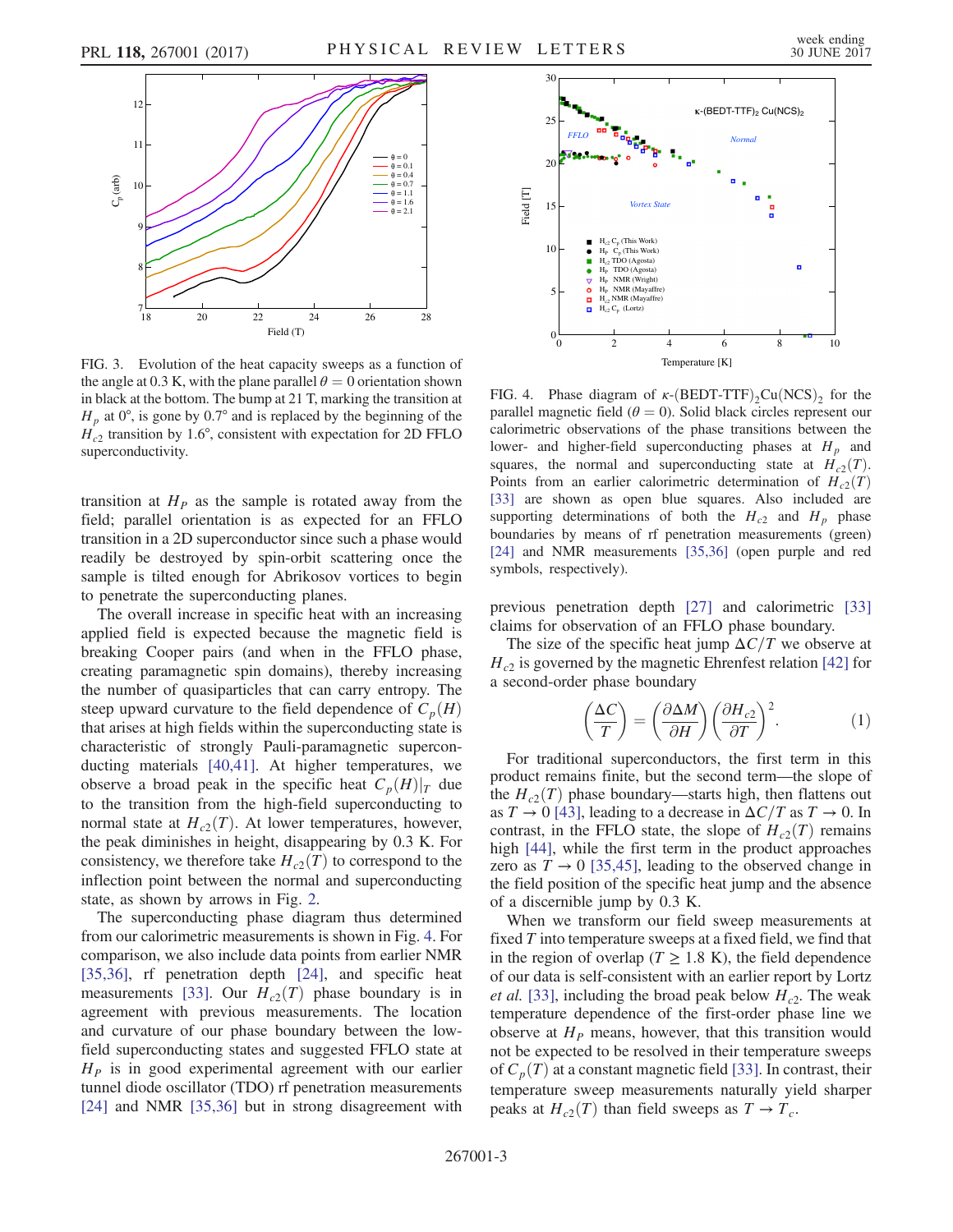We now turn to our swept-field magnetocaloric measurements across this low-field to high-field superconducting phase boundary. Magnetocaloric measurements were made in the field parallel  $\theta = 0$  orientation. In these measurements, as with the specific heat measurements, the sample is thermally linked to a temperature-controlled platform while the magnetic field is swept up or down, but in contrast to the specific heat measurements, no heating is provided by the sample heater. The measured temperature difference  $\Delta T$  between the sample and the platform depends on the field sweep rate  $\dot{H}$ , the thermal conductance  $\kappa$  of the wires linking the sample and platform, and the temperature dependence of the magnetization  $(\partial M/\partial T)_H$  [\[46\]](#page-4-28)

$$
\Delta T = -\left[\frac{T}{\kappa} \left(\frac{\partial M}{\partial T}\right)_H + \tau \frac{d\Delta T}{dH}\right] \dot{H},\tag{2}
$$

where  $\tau = C/\kappa$  is the sample to platform relaxation time.

For a strongly temperature-dependent paramagnetic phase  $(\partial M/\partial T < 0)$  and sufficiently high sweep rate, the up sweep will, therefore, be warmer than the down sweep. At a first-order transition, additional contributions to the magnetocaloric effect arise from (1) the release of latent heat at a first-order transition upon leaving a higherentropy phase, (2) the absorption of latent heat upon entering a higher-entropy phase, and (3) the release of heat in both sweep directions due to irreversibility, reflecting the system's tendency to briefly remain at the boundary in what becomes a metastable state before jumping to the lower-energy thermodynamically preferred state.

The expected change in entropy at the transition depends on the nature of the high-field phase. In the FFLO state, the superconducting gap function is inhomogeneous (being spatially modulated with a wavelength  $2\pi/q$ ; paramagnetic quasiparticles appear periodically at the nodes in the gap function [\[14\]](#page-4-9). These additional quasiparticles lead to an increase in entropy upon crossing the phase boundary at  $H_p$ for up sweeps into a FFLO phase and a corresponding decrease in entropy at  $H_p$  for down sweeps [\[14,47\]](#page-4-9). In contrast, spin-density wave ordering within a homogeneous superconducting phase leads to a reduction in the number of degrees of freedom and a corresponding decrease in entropy for the high-field phase [\[14\]](#page-4-9).

As seen in Fig. [5](#page-3-0), we find a positive difference in sample temperature  $\Delta T_{ud} = \Delta T_{up} - \Delta T_{down}$ , emerging as  $H \rightarrow H_P$ , consistent with the emergence of paramagnetic spins. The strong maximum in  $\Delta T_{ud}$  within the paramagnetic highfield state is possibly due to the remarkably strong temperature dependence of the electronic spin polarization (and spin relaxation rate) observed in NMR at these fields [\[35,36\]](#page-4-19). At a still higher field,  $\Delta T_{ud} \rightarrow 0$  as  $H \rightarrow H_{c2}$ since  $\partial M/\partial T \to 0$  due to the strong polarization of the high-field low-temperature metallic state. Superimposed on that overall positive temperature difference  $\Delta T_{ud}$ , we also observe the release of latent heat (plus irreversibility heating) at the  $H_p$  boundary on the down sweep and latent

<span id="page-3-0"></span>

FIG. 5. Magnetocaloric effect measurements at 200 mK. The temperature difference  $\Delta T_{ud}$  between the up and down sweeps indicates that the system has become paramagnetic (yellow shading). On down sweeps (blue line), there is a brief increase in the temperature of the sample due to the release of latent heat from the sample at  $H_p$ . On up sweeps (red line), there is a corresponding decrease in the temperature of the sample due to the *absorption* of latent heat by the sample at  $H_p$ . The results indicate that the high-field state is higher entropy than the lowfield state, as expected for high-field FFLO superconductivity.

heat absorption (less irreversibility heating) on the up sweep, as expected for the high-field FFLO state. Measurements on a second sample gave the same results.

This directly observed increase in entropy upon entering the high-field superconducting state implies, by the magnetic Clausius-Clapeyron equation, that the phase boundary between the two superconducting states must be at least weakly negatively temperature dependent. This result is in agreement with the FFLO phase diagram presented here in addition to theoretical [\[14,43\]](#page-4-9) and experimental [\[48\]](#page-4-29) expectation.

We have shown (1) that a bulk thermodynamic first-order phase transition occurs within the superconducting state of the molecular superconductor  $\kappa$ -(BEDT-TTF)<sub>2</sub>Cu(NCS)<sub>2</sub>, (2) that this transition occurs at the paramagnetic limit  $H_p$  for traditional superconductivity in this material, (3) that this phase transition occurs only when vortices are excluded from the 2D superconducting planes, (4) that this high-field superconducting state is paramagnetic, and (5) that this high-field superconducting state is higher entropy, even though higher magnetic fields usually decrease entropy. Taken together, these results provide the first thermodynamic case for the existence of an inhomogeneous FFLO superconducting phase with paramagnetic spin domains for  $H \ge H_p$  in highly anisotropic 2D molecular superconductors, such as  $\kappa$ -(BEDT-TTF)<sub>2</sub>Cu(NCS)<sub>2</sub>.

The authors thank S. Blundell for helpful discussions. A portion of this work was performed at the National High